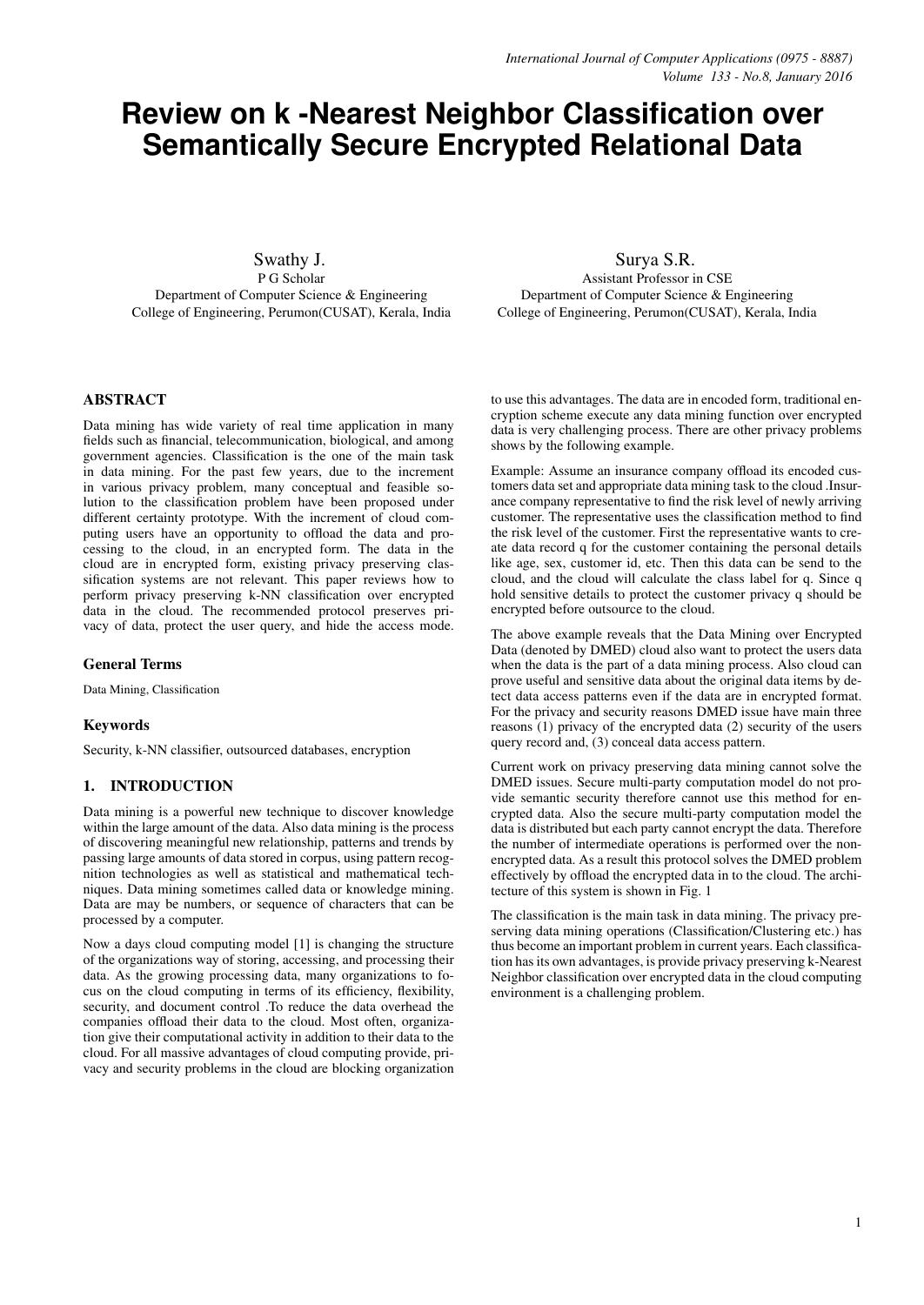

Fig. 1. Architecture of k-NN classification over semantically secured encrypted relational data

## 2. LITERATURE SURVEY

In the past, traditional encryption schemes were used for data security. Here the client sends both the cipher text and the private key to the server. The server then decrypts and processes them by using the client's private key. If the client's private key is compromised, any intruder can easily access the sensitive data [2]. This encryption is not applicable in cloud environments, as the cloud is an open structure, so that any number of intruders can gain access to the private data. As a result, the traditional methods fail in providing a better security. In 1979, Shamir introduced the first secret sharing scheme [3] consisting of following steps,

- (1) Choose any prime number  $pmax(s, n + 1)$ . Let  $Zp$  represents the field of integers modulo  $p$ .
- (2) Choose  $a1, a2, \ldots, a k-1\varepsilon Zp$ , randomly, uniformly, independently.
- (3) Let  $q(x) = D + a1x + a2x2 + \dots + ak 1xk 1$
- (4) Let  $Di = q(i)$ ,  $\forall 1 \leq i \leq n$ . (The evaluation of  $q(i)$  done over Zp)

This scheme was not secure against intruders. So in 1998, Thomas J introduced an efficient and accurate secret sharing method [4]. The method worked on the following basis: Assume that probability of undetected cheating is less than  $\varepsilon$ , for any  $\varepsilon > 0$ .

- (1) Choose any prime number  $pmax((s-1),(k-1)/\varepsilon+k,n)$ .
- (2) Choose  $a1, a2, \ldots, a k-1\varepsilon Zp$ , randomly, uniformly, independently.
- (3) Let  $q(x) = D + a1x + a2x2 + \dots + ak 1xk 1$
- (4) 4. Choose  $(x_1, x_2, \ldots, x_n)$  uniformly and randomly from among all permutations of all distinct elements from 1, 2, 3.......................p − 1. Let Di = (xi, di), where di =  $q(xi)$

Suppose, the  $k - 1$  participants are intruders, these methods cannot handle the existing security problems. The marten van Dijk and Ari Juels are prove traditional encryption schemes are not solve the privacy preserving problem in cloud computing environment [5]. In 2009, Craig Gentry introduced a Fully Homomorphic encryption scheme [6] aiming for a better level of security. The scheme could evaluate the circuit over encrypted data without employing any decryption process. The system works using the following steps:

- (1) Using encryption to evaluate the arbitrary circuit.
- (2) Using same encryption to find its own decryption circuit.
- (3) Using encryption scheme to find its decryption circuit boots trappable.

Even though the method is more secure than normal encryption schemes, it is very expensive and their usage in real time applications has not yet been explored fully. Homomorphic encryption serves as a cheap alternative which makes it an apt choice to be used in various real world applications. Homomorphic encryption is to provide security for large data. Current methods for privacy preserving data mining [7] cannot be applied to Data Mining over Encrypted Data problems (DMED). This problem can be solved using a Secure Multi-party computation model [8]. In this method, sensitive data is collected and processed and also they provide an efficient general purpose computation system to address this issue. Share mind is a virtual machine for privacy-preserving data processing that depends on the share computing method.

Nowadays,there exist different methods of classification techniques [9] in data mining. Each classification technique has its own merits and demerits. In 2006, Murat Ksantarcioglu and Chris Clifton introduced privately computing k-nearest neighbor classification in a distributed manner [10]. If any user want to find the class label for an attribute  $x$ , the user sends a query to the each of the systems so that each system individually calculates the k-nn based on Euclidean distance between attributes and  $x$ . After processing each user sends the partial result to non colluding third party. The outsourced partial result is encrypted using the user's public key. Therefore the third party cannot access the result. Third party to calculate the final class label based on the partial result. User accepts the final result from the non-colluding third party and decrypts it. This method use the normal encryption scheme for security, there for the data are not that much secure. The architecture of this system is shown in Fig. 2

Provide privacy preserving k-nearest neighbour classification [11] is to use the semantically secure homomorphic encryption scheme. The privacy preserving k-nearest neighbour classification technique can classify large amounts of data in a much secured fashion. In this technique, user gives a query  $xq$  wants to compute the distance between  $xq$  and each training instances. Each user handle only portion of the instances they compute the distance

measure according to their attribute values. Find the k-nearest neighbour of  $xq$  all users to sum their distances together. To obtain the resulting distance without losing data privacy,one user to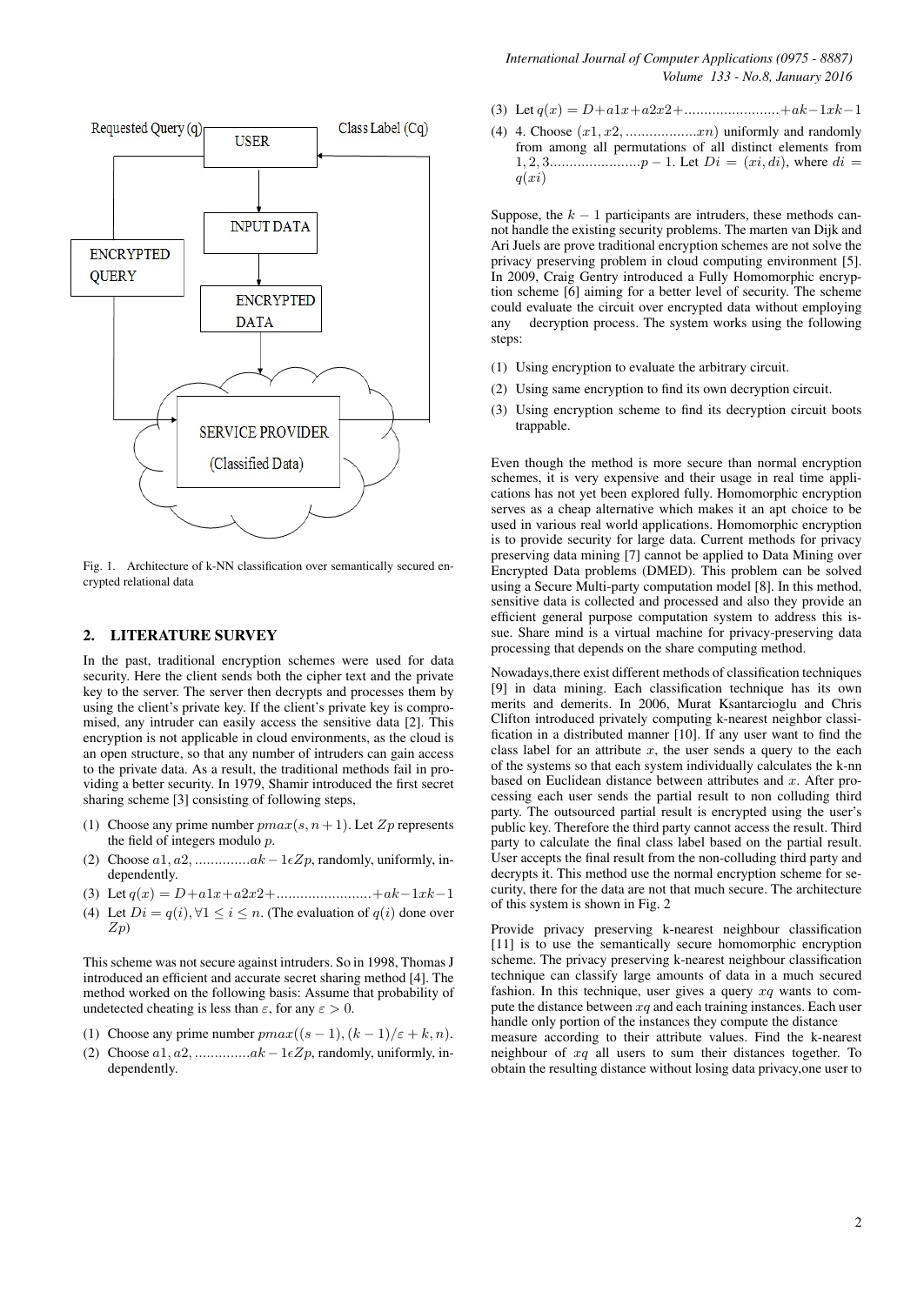

Fig. 2. Information flow in secure k-nn classifications

generate multiple queries and collect the distance (Euclidian) from each query and to find the final result.

## 3. EXPERIMENTAL RESULTS

Here discussed some experiments demonstrating the performance of Privacy Preserving k-Nearest Neighbor(PPKNN) classification method with some parameter settings. The Partial Homomorphic encryption scheme is used as the underlying additive homomorphic encryption scheme and implemented the proposed PPkNN protocol in JAVA.

#### 3.1 Dataset Details and Experimental Setup

This protocol used the Car Evaluation dataset from the UCI KDD archive<sup>[12]</sup>. This dataset consists of 1728 records ( $n = 1728$ ) and 6 attributes ( $m = 6$ ). There is a separate class attribute and the dataset is categorized into four different classes  $(w = 4)$ . Encrypted this dataset attributewise, using the Homomorphic encryption the key size is varied in experiments, and the encrypted data were stored on server machine. Based on PPkNN protocol, executed a random query over this encrypted data.

## 3.2 Performance of Privacy Preserving k-Nearest Neighbor Classification with Partial Homomorphic Encryption

The encryption key size K is either  $512$  or  $1024$  bits if is K= $512$ bits, the computation cost varies from 9.98 to 46.16 minutes when

k is changed from 5 to 25, respectively. When K=1024 bits, the computation cost varies from 66.97 to 309.98 minutes when k is changed from 5 to 25, respectively. For K=512 bits, the computation time for Stage 2 to generate the final class label corresponding to the input query varies from 0.118 to 0.285 seconds when k is changed from 5 to 25. For K=1024 bits, Stage 2 took 0.789 and 1.89 seconds when  $k = 5$  and 25, respectively. Here observed that the computation time of Stage 1 accounts for at least 99 percentage of the total time in PPkNN. For example, when  $k = 10$  and  $K=512$ bits, the processing costs of Stage 1 and 2 are 19.06 minutes and 0.175 seconds, respectively. Under this scenario, cost of Stage 1 is 99.98 percentage of the total cost of PPkNN. The total computation time of PPkNN grows almost linearly with n and k.

# 4. COMPARISON OF VARIOUS ENCRYPTION SCHEME WITH K-NEAREST NEIGHBOR CLASSIFICATION

Table 1. Comparison of various Encryption scheme with k-nearest neighbour classification

| Methods                                                                                                         | Advantages                                                                                                                                                                                                                                                                             | Disadvantages                                                                                                                                                                                             |
|-----------------------------------------------------------------------------------------------------------------|----------------------------------------------------------------------------------------------------------------------------------------------------------------------------------------------------------------------------------------------------------------------------------------|-----------------------------------------------------------------------------------------------------------------------------------------------------------------------------------------------------------|
| k-Nearest Neigh-<br>bor Classification<br>with Traditional<br>Encryption<br>Scheme                              | 1. Data are secured<br>2. Classification error is<br>very less due to decryption                                                                                                                                                                                                       | 1. More damage if com-<br>promised<br>2. Sharing the private key<br>3. If the data size is large<br>then processing speed will<br>become slow<br>4. Encryption and Decryp-<br>tion over head is very high |
| Privacy Preserv-<br>k-Nearest<br>ing<br>Neighbor<br>Classification<br>(PPkNN) with<br>homomorphic<br>encryption | $\mathbf{1}$ .<br>K-Nearest Neighbor<br>classification to be carried<br>out the encrypted data set<br>2. Only encryption method<br>is used, is to reduce the<br>overhead<br>3. Not sharing secret key<br>4. Sensitive data are more<br>secured<br>5. Computing class labels<br>rapidly | 1. Encryption is done by<br>using only partial homo-<br>morphic scheme                                                                                                                                    |

## 5. CONCLUSION

Different type of privacy preserving classification has been introduced in past few years. This method is not applicable to outsourced databases. This protocol proposed an efficient privacy preserving k-NN classification over encrypted data in the cloud and is used to preserve privacy of the data, security of user query, and hide the access pattern. Efficiently perform a classification over encrypted data using the privacy preserving k-nearest neighbor(PPKNN) classification. The future work is to perform searching over encrypted documents in the cloud. Use this PPKNN classification for document classification and documents are encrypted using fully homomorphic encryption.